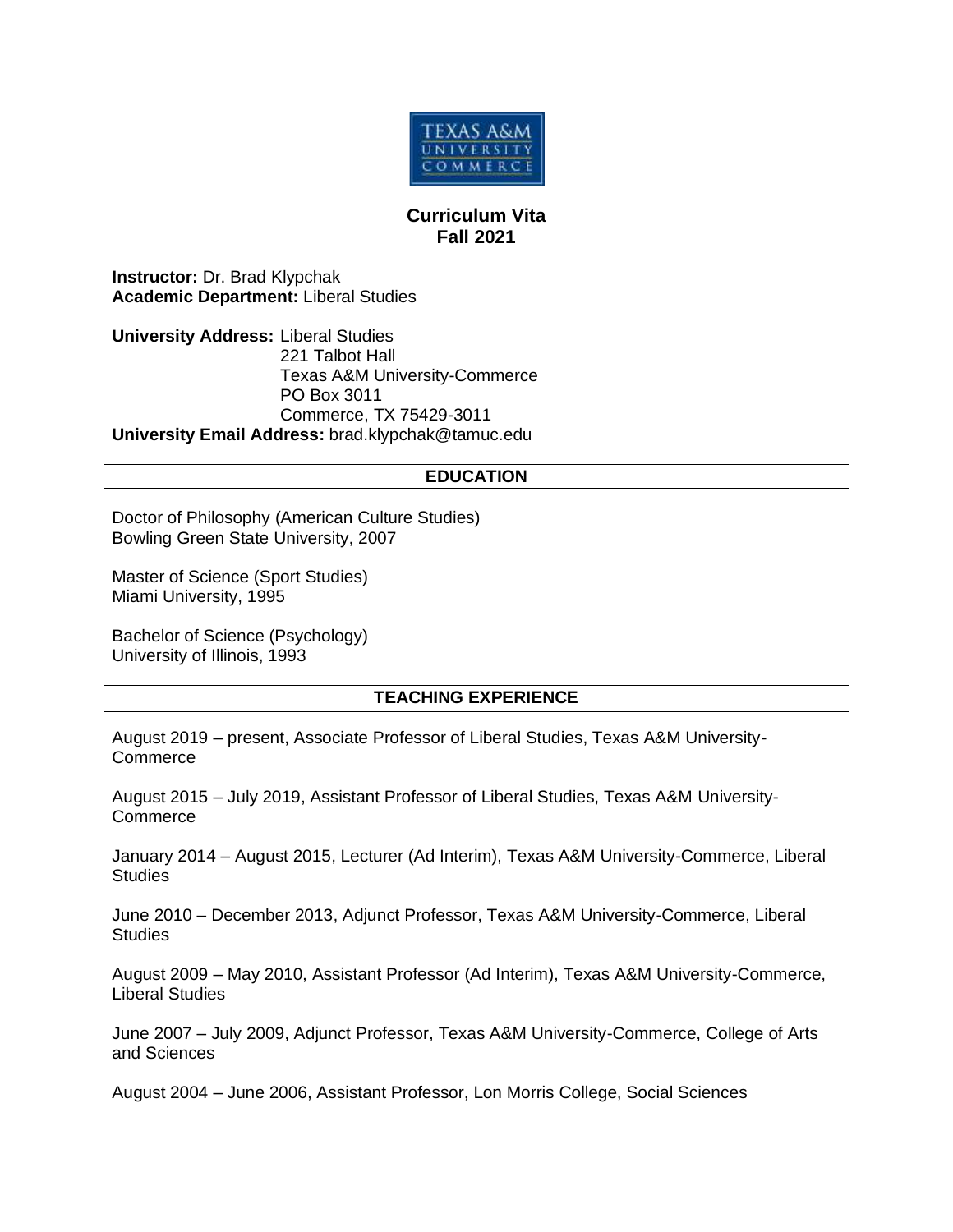August 2003 – May 2004, Graduate Teaching Assistant, Bowling Green State University, Film **Studies** 

July 2002 – July 2003, Lektor: Paris-Lodron Universität Salzburg, Institut für Anglistik und Amerikanistik

August 1999 – May 2002, Graduate Teaching Assistant, Bowling Green State University, Popular Culture

August 1996 – May 1999, Coordinator, Miami University-Hamilton, Physical Education, Health and Sport Studies

August 1995 – August 1996, Instructor, Miami University, Physical Education, Health and Sport **Studies** 

### **PUBLICATIONS**

BOOK AUTHOR

*Performed Identity: Heavy Metal Musicians Between 1984 and 1991*. (2007). Saarbrücken Germany: VDM Verlag Dr. Müller

BOOK CHAPTER AUTHOR

To the victor go the spoils?: *Man v. Food* as Consumptive and Competitive Spectacle In Newman, E. and Witsell, E. Edited Collection on Food Network Television. 2021. Jefferson, MO: McFarland Press.

- "Dio can you hear me?": Kitsch, Camp, Nostalgia, and Tenacious D In Bayer, G. (ed.). *Heavy Metal at the Movies*. 2019. London: Routledge.
- Camp, Sarcasm, and Self-Deprecation in the Biting Humor of Vampiric Rock in Gilpin, V. (ed.). *Laugh Until You Bleed: Vampires and Humor in Popular Culture*. Jefferson, MO: McFarland Press. Chapter proposal accepted October 2013. Chapter submitted April 2014. Anticipated publication date: pending.
- "… Another Thing Coming": Nostalgia and Kitsch in Mass Cultural Manifestations of "Metal". In Bardine, B. & Elovaara, M. (eds.). *Unity in Disparity: Cultural Connections on Heavy Metal*. 2017. Bristol, UK: Intellect.
- All Those Wasted Years: Hanoi Rocks and the Transitions of Glam in Chapman, I. & Johnson, H. (eds.). *Global Glam: Style and Spectacle in Popular Music from the 1970s to the 2000s*. 2016. London: Routledge.
- "It wasn't Whole Foods, was it?": Identity Management, Duplicity, and the False Consciousness of Suburbia. In Wanat, M. & Engel, L. (eds.). *Breaking Down Breaking Bad*. 2016. Albuquerque, NM: University of New Mexico Press.
- Same As It Never Was: Machinations of Metal and Memory in Riches, G., Walter, B., Bardine, B., & Snell, D. (eds.). *Heavy Metal Studies and Popular Culture*. 2016. New York: Palgrave.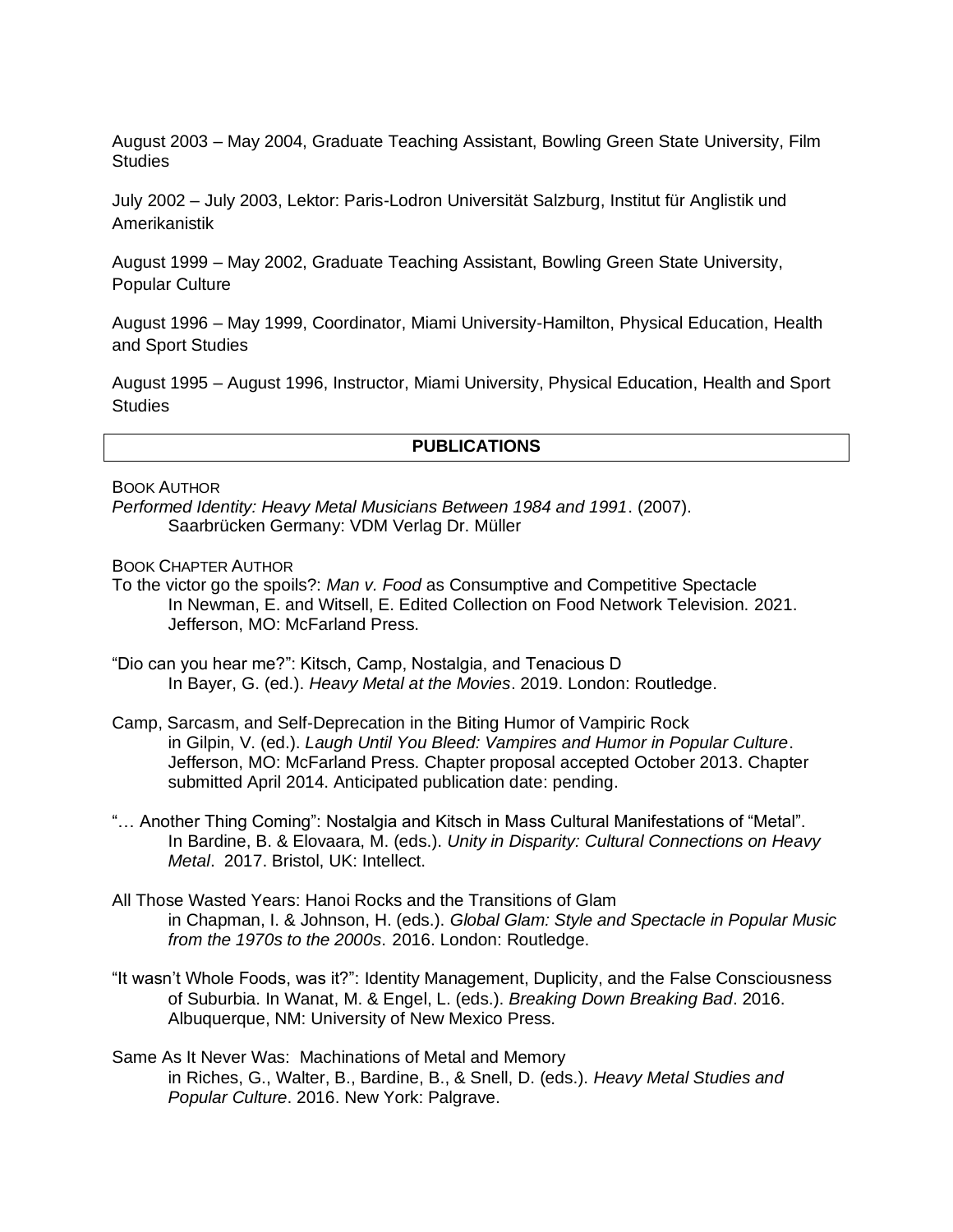Über alles: Rock Bands Following in the Wake of Rammstein. in Putnam, M. & Littlejohn, J. (eds.). *Fire, Flames and Ashes: New Perspectives on Rammstein*. 2013. Jefferson, NC: McFarland Press.

- "How You Gonna See Me Now": Recontextualizing Metal Artists and Moral Panics in Hjelm, T., LeVine, M. & Kahn-Harris, K. (eds.) *Heavy Metal: Controversies and Countercultures*. 2013. London: Equinox Publishing.
- Space, Pace, and Southern Gentility in *Midnight in the Garden of Good and Evil*. in Engel, L. (ed.). *Clint Eastwood, Actor and Director: New Perspectives Volume II*. 2012. Salt Lake City: University of Utah Press.
- The Struggles of Southern Identity as Presented in *White Doves at Morning.*  in Engel, L. (ed.). *A Violent Conscience: Essays on the Fiction of James Lee Burke*. 2010. Jefferson, NC: McFarland Press.
- "All on Accounta Pullin' a Trigger:" Violence, the Media, and the Historical Contextualization of Clint Eastwood's *Unforgiven* in Engel, L. (ed.). *Clint Eastwood, Actor and Director: New Perspectives*. 2007. Salt Lake City, Utah: University of Utah Press.

JOURNAL ARTICLE AUTHOR

- "I promise things get better": Infusing Nostalgia with Dystopia in Bert Royal's *Dog Sees God: Confessions of a Teenage Blockhead. Texas Theatre Journal. 2012.*
- 'How you gonna see me now': Recontextualizing metal artists and moral panics. *Popular Music History*. 2011.
- "This whole world is cold once we outta our mommas": Disillusionment and Anomie in the Dark Comedies of Noah Haidle. *Texas Theatre Journal*. 2009.

ENCYCLOPEDIA/DICTIONARY ENTRY AUTHOR

- "James Lee Burke" in Anderson, G. (ed.). *Dictionary of Literary Biography 378: Authors of the American Civil War*. Gale Publishing. 2016.
- "Mark Cuban" in Nelson, M. (ed.). *American Sports: An Encyclopedia of the Figures, Fans and Phenomena That Shape Our Culture*. Westport, CT: Greenwood Publishing. 2013.

BOOK REVIEW AUTHOR

- Review of Robert Loss's Nothing Has Been Done Before. *Journal of the American Studies Association of Texas*. Fall 2018.
- Review of Iri Cermak's The Cinema of Hockey: Four Decades of the Game on Screen. *Journal of the American Studies Association of Texas*. Fall 2017.
- Review of Pete Dale's Popular Music and the Politics of Novelty*. Journal of the American Studies Association of Texas*. Fall 2016.
- Review of R. Tyson Smith: Fighting for Recognition: Identity, Masculinity, and the Act of Violence in Professional Wrestling. *Journal of the American Studies Association of Texas*. Fall 2015.